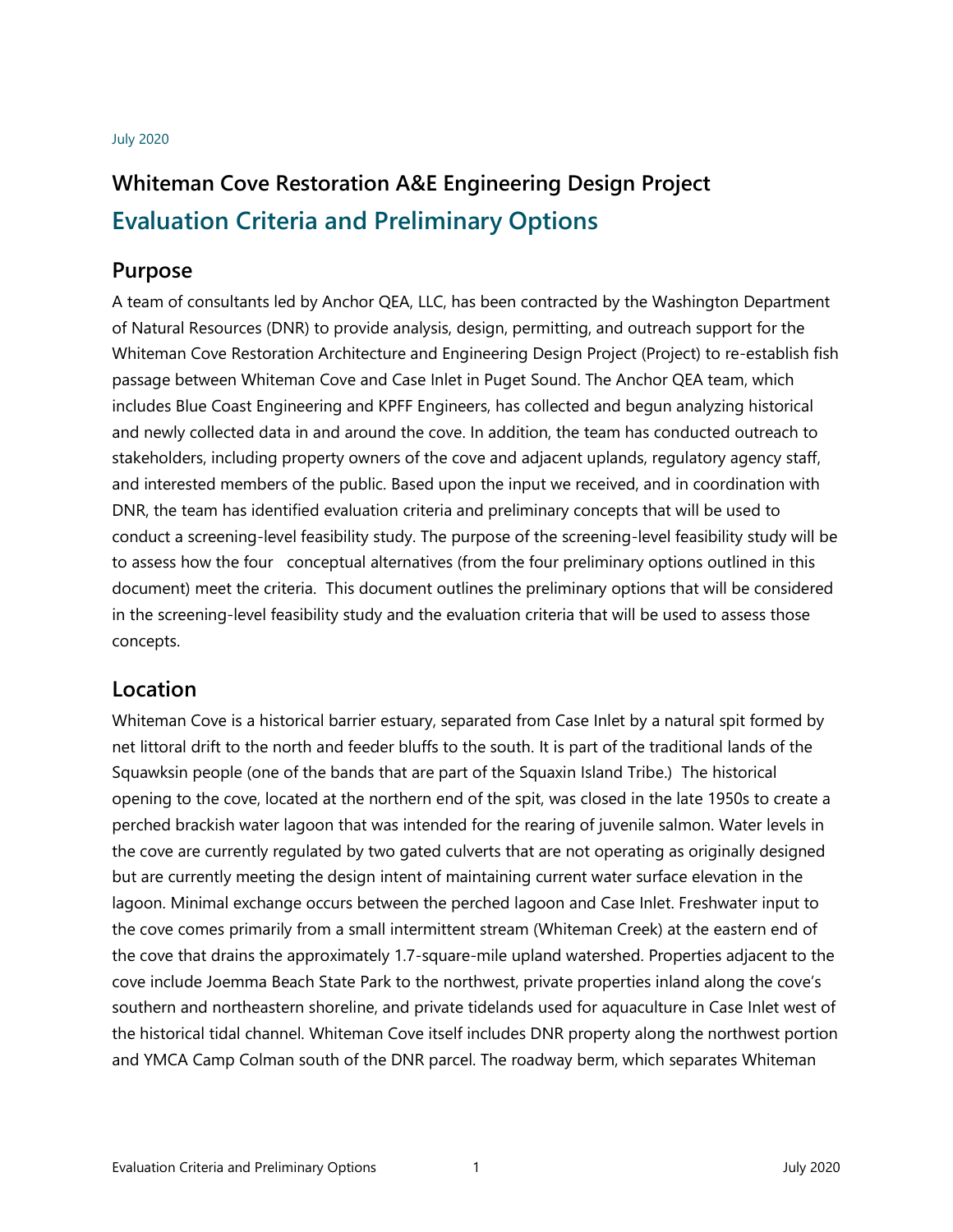Cove from Case Inlet, is managed by DNR at the north segment of Bay Road KP South and by Camp Colman along the southern segment of the access road, which leads to Camp Colman.

## **Evaluation Criteria**

The screening-level feasibility study will evaluate four restoration options against the following evaluation criteria. Screening of proposed options will compare proposed options against each other. The evaluation criteria include the following:

- Will the option meet the requirements of the 2013 federal court injunction for fish passage?
	- ‒ "In order to pass all species of salmon at all life stages at all flows where the fish would naturally seek passage." –United States v. Washington, No. C70-9213 (W.D. Wash. Mar. 29, 2013)
- What effect will the option have on lagoon water levels relative to existing conditions?
	- ‒ Will the changes affect recreational activities in the lagoon?
	- ‒ Will the changes alter the shoreline access or aesthetics for property owners on the lagoon?
- What effect will the option have on habitat in the lagoon relative to existing conditions?
	- ‒ Will the habitat change?
		- Habitats maintained/increased/decreased (lagoon, estuary, wetland)
	- ‒ Will the changes improve tidal flushing (improve water quality) in the lagoon?
- Level of improvements needed to provide unrestricted vehicular access to the YMCA Camp
- Permitting feasibility of the option
- Level of maintenance to maintain design function in the long-term (low, medium, high)
- What is the relative level of cost to construct the alternative (low, medium, high)?
- Level of impact to adjacent shellfish beds

## **Preliminary Options**

The following options will be screened using the evaluation criteria listed above.

### **Option 1: New tide gate control structure at location of existing DNR control structure; some improvements to existing roadway to Camp Coleman (YMCA)**

Construct a single or series of large culverts between Whiteman Cove and Case Inlet that are regulated by a hydraulic gate. The structure would be built in the current location of the DNR control structure. The gate would open to allow tidal exchange at higher tidal elevations, and close at lower tidal elevations to maintain a specific water surface elevation in the lagoon. This structure would also be able to close automatically or manually at extreme higher water levels to prevent flooding of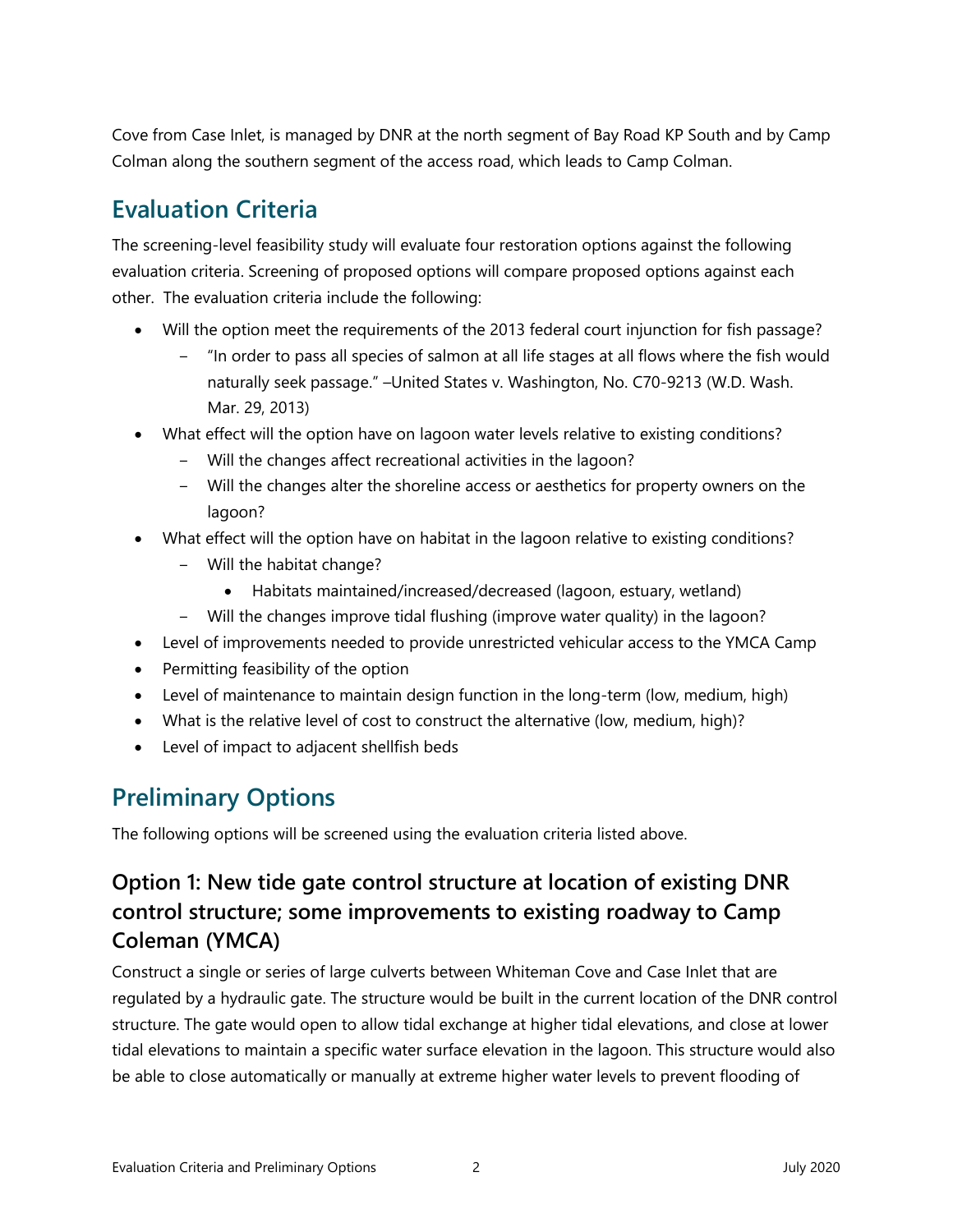infrastructure in the lagoon (if any is found to occur). No bridge structure is required for this option because the tide gate control structure can be designed to support vehicular access.

### **Option 2: New weir control structure at historical opening to the north; some improvements to existing roadway to Camp Coleman (YMCA)**

Construct a single or series of box culverts at the approximate location of the historical opening to the north. The invert elevation (bottom of the box culverts) would act as a weir that would maintain the water level at a set elevation in the lagoon and provide grade control for the outlet channel. The box culverts would allow some passage of sand and gravels through the opening depending on tidal flows and sediment supply. No bridge structure is required for this option because the culverts themselves can be designed to support vehicular access.

## **Option 3: Open channel at historical opening to the north; construct a bridge over the new opening to maintain vehicle access to Camp Coleman (YMCA)**

Construct a broad, open channel connection between Whiteman Cove and Case Inlet with a natural (sand and gravel) bottom. The channel would be designed at the elevation of the historical channel, thought to be about 7 feet mean lower low water (MLLW). The elevation of the bottom of the channel would be allowed to fluctuate but is expected to remain stable within a range of a several feet over the long term. Water levels in the lagoon would be synchronized with Case Inlet, except when tides are below the elevation of the bottom of the channel. When tides are below the bottom elevation of the channel (about 7 feet MLLW), most of the lagoon would be dry. This alternative would require construction of a bridge over the open channel to maintain vehicle access to Camp Coleman along the existing roadway. The width of the channel would be limited by the bridge span, which is expected to be between 40 and 80 feet. This would be smaller than the width of the historical opening, which was between 100 and 120 feet wide.

## **Option 4: Open channel at historical opening to the north; construct a new road along existing, undeveloped County right-of-way from south into Camp Coleman (YMCA)**

Construct a broad, open channel connection between Whiteman Cove and Case Inlet with a natural (sand and gravel) bottom. The channel would be designed at the elevation and width of the historical channel, thought to be about 100 to 120 feet wide at 7 feet MLLW. The elevation of the bottom of the channel would be allowed to fluctuate but is expected to remain stable within a range of a few feet over the long term. Water levels in the lagoon would be synchronized with Case Inlet, except when tides are below the elevation of the bottom of the channel. When tides are below the bottom elevation of the channel (about 7 feet MLLW), most of the lagoon would be dry. The location and